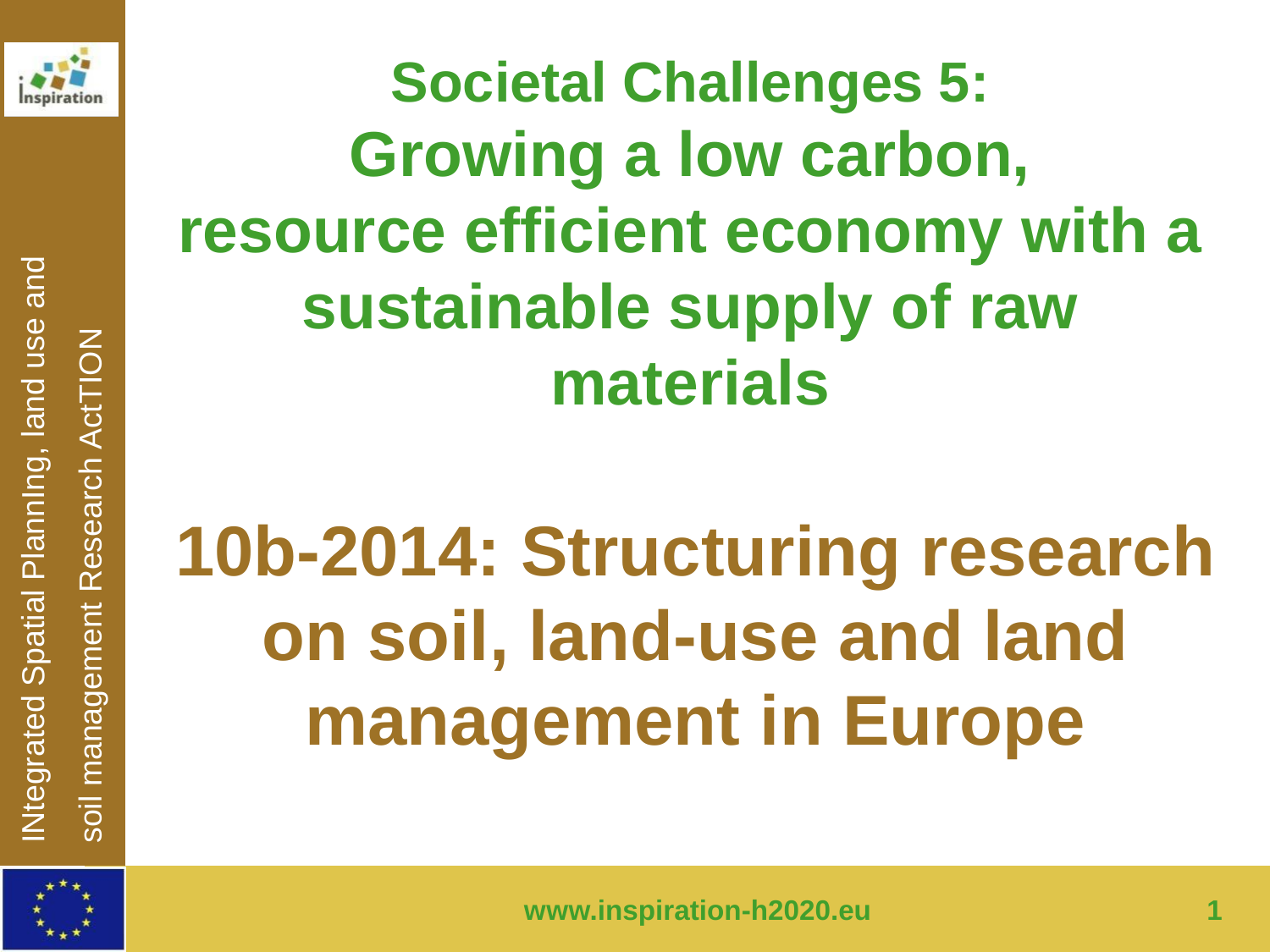

# **Objectives of Call SC5-10b-2014**

- Better **coordination** of often **fragmented research**
- Innovative ways to **mobilise** all relevant **actors, increase policy coherence**, resolve trade-offs, manage conflicting interests, increase participation of citizens in decision-making and improve public awareness and business uptake of research results.
- **Creation of European networks to facilitate dialogue among the relevant scientific communities, funding bodies and user communities in Europe**

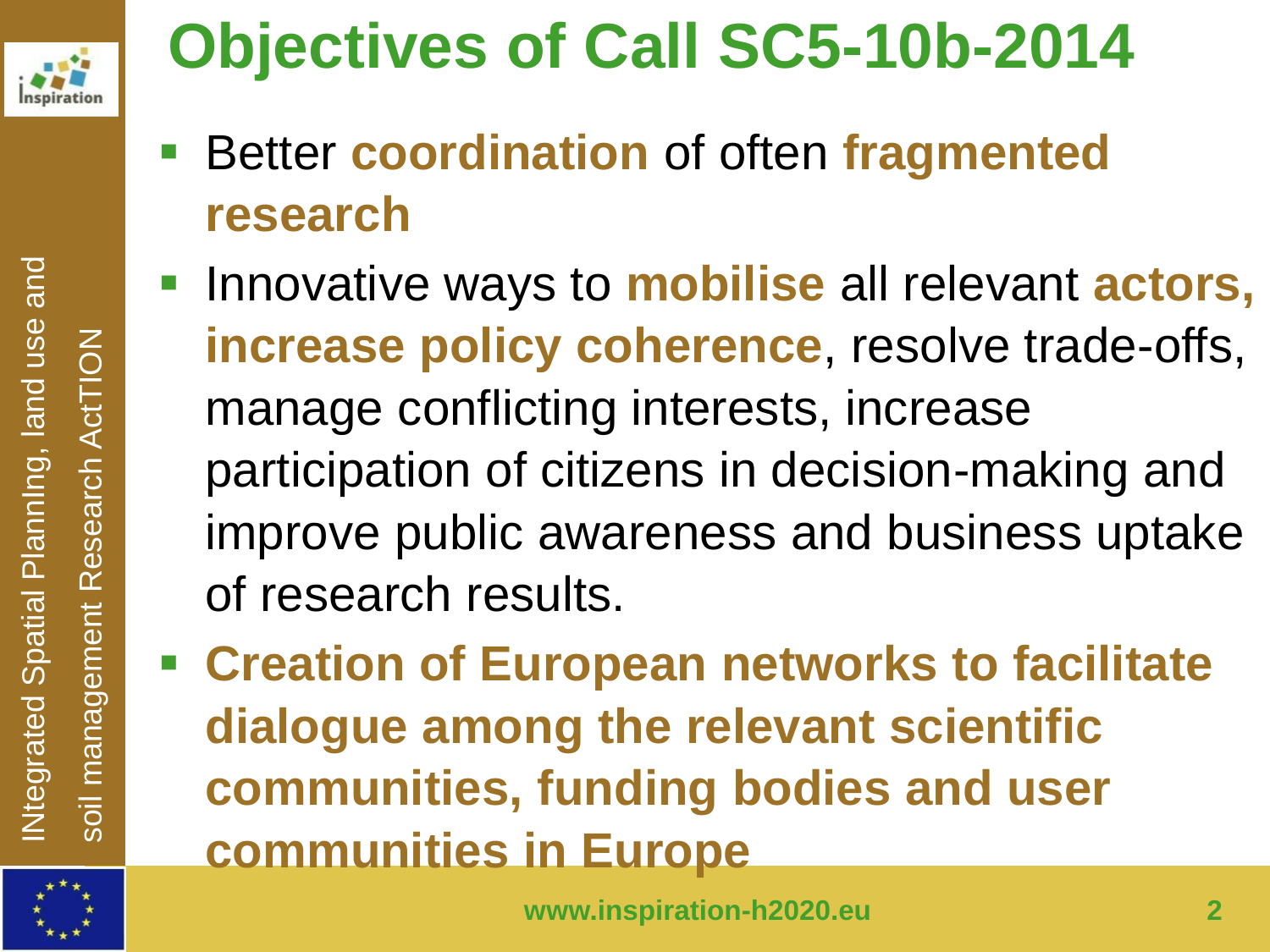

# **Objectives of Call SC5-10b-2014**

- Clustering, coordinating and creating synergies between international, European and nationally funded research and innovation actions,
- Developing **joint programmes and projects,**
- Creating links with related international programmes,
- Improve science-policy interface
- **Aligning research with decision-making** requirements.

 $\overline{5}$ 

INtegrated Spatial PlannIng, land use and

Ntegrated Spatial Planning, land use and

soil management Research ActTION

management Research ActTION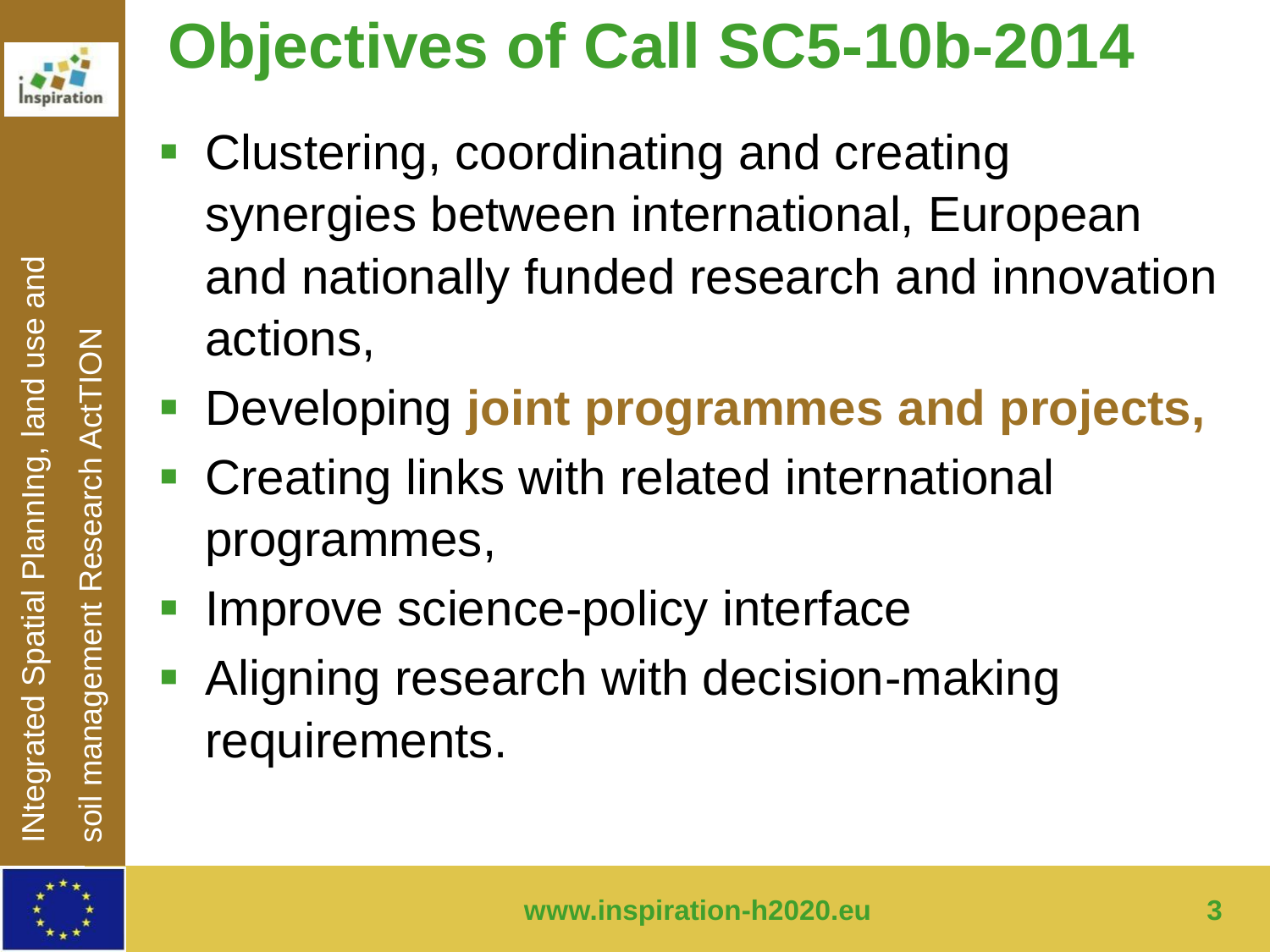

# **SC5-10b-2014: Expected Products & Impacts**

- **Network** of funding agencies and other key players in Europe
- **Strategic Research Agenda (SRA)**
- **Evidence-based policy and appropriate, cost**effective management, planning and adaptation decisions

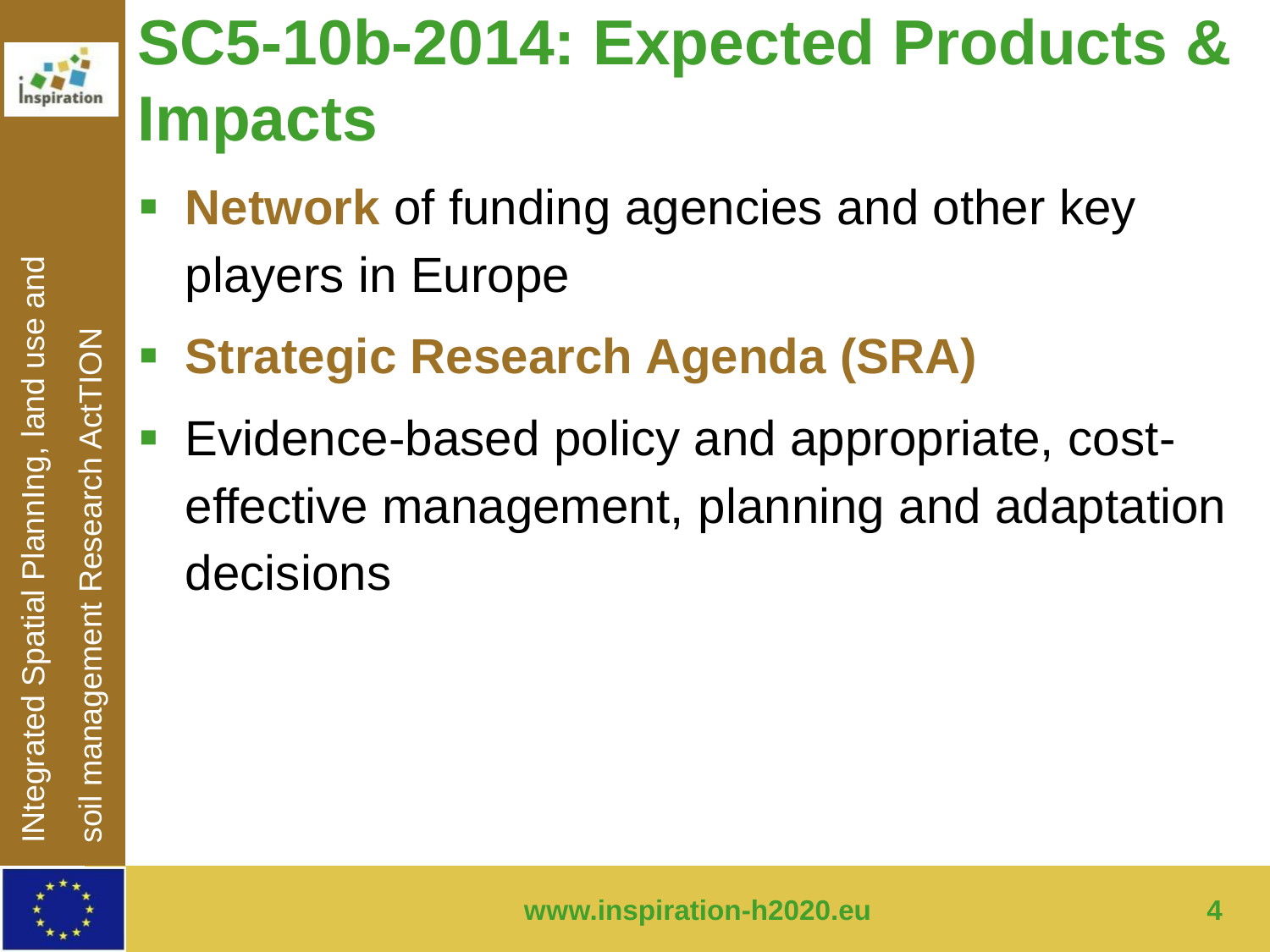

ActTION

# **SC5-10b-2014: Expected Products & Impacts**

- Enhanced impact of research and innovation activities through
	- better identification of R&I priorities,
	- improved coordination of EU and Member State/Associated Country research and innovation programmes and funded activities,
- Synergies with international research and innovation programmes.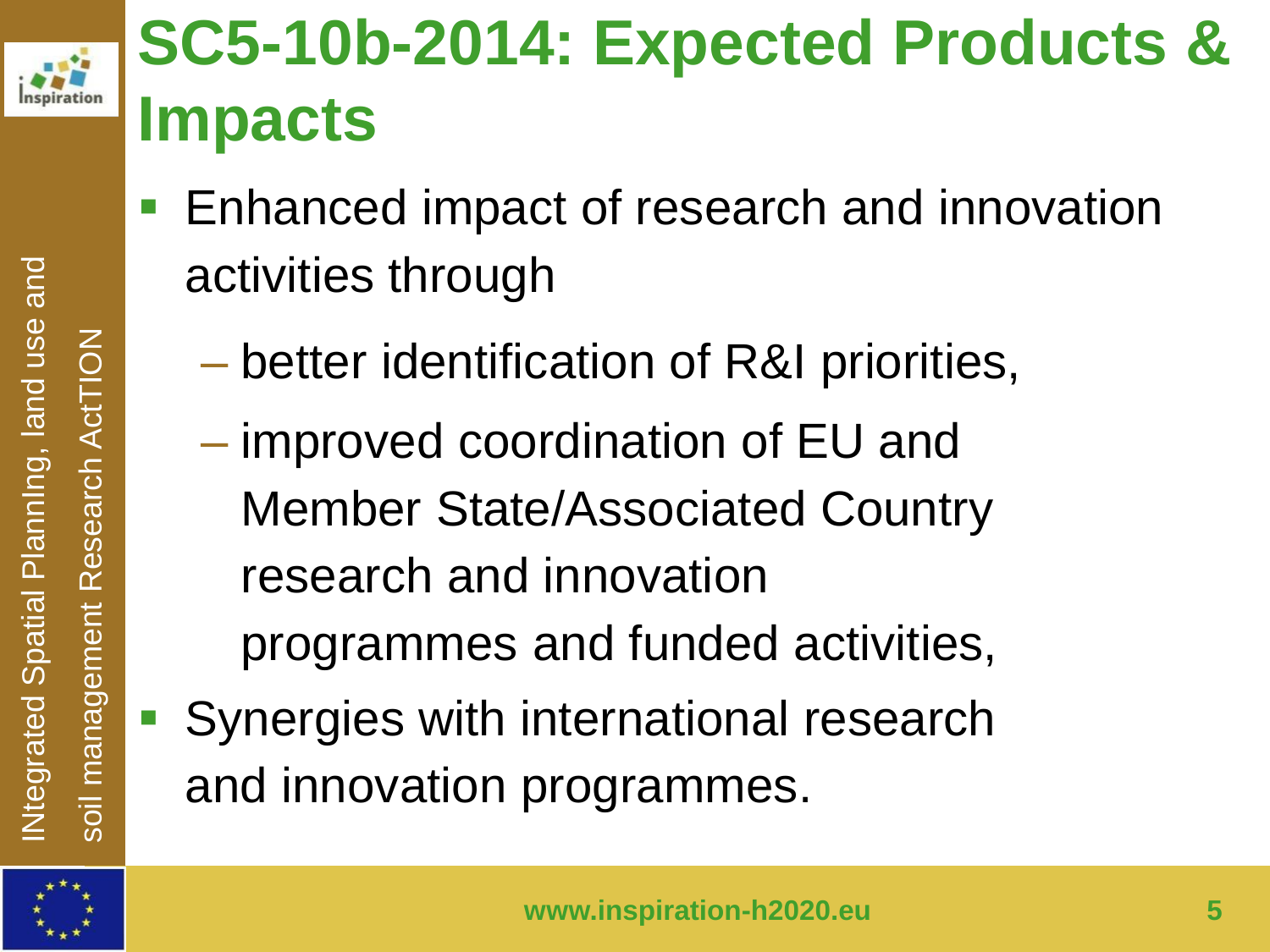

# **INSPIRATION Key Challenges**

- 1. Identify **societal challenges** related to soil, land use and land management
- 2. Identify **research and stakeholders** for structuring
- 3. Contribute to **EU policy and research**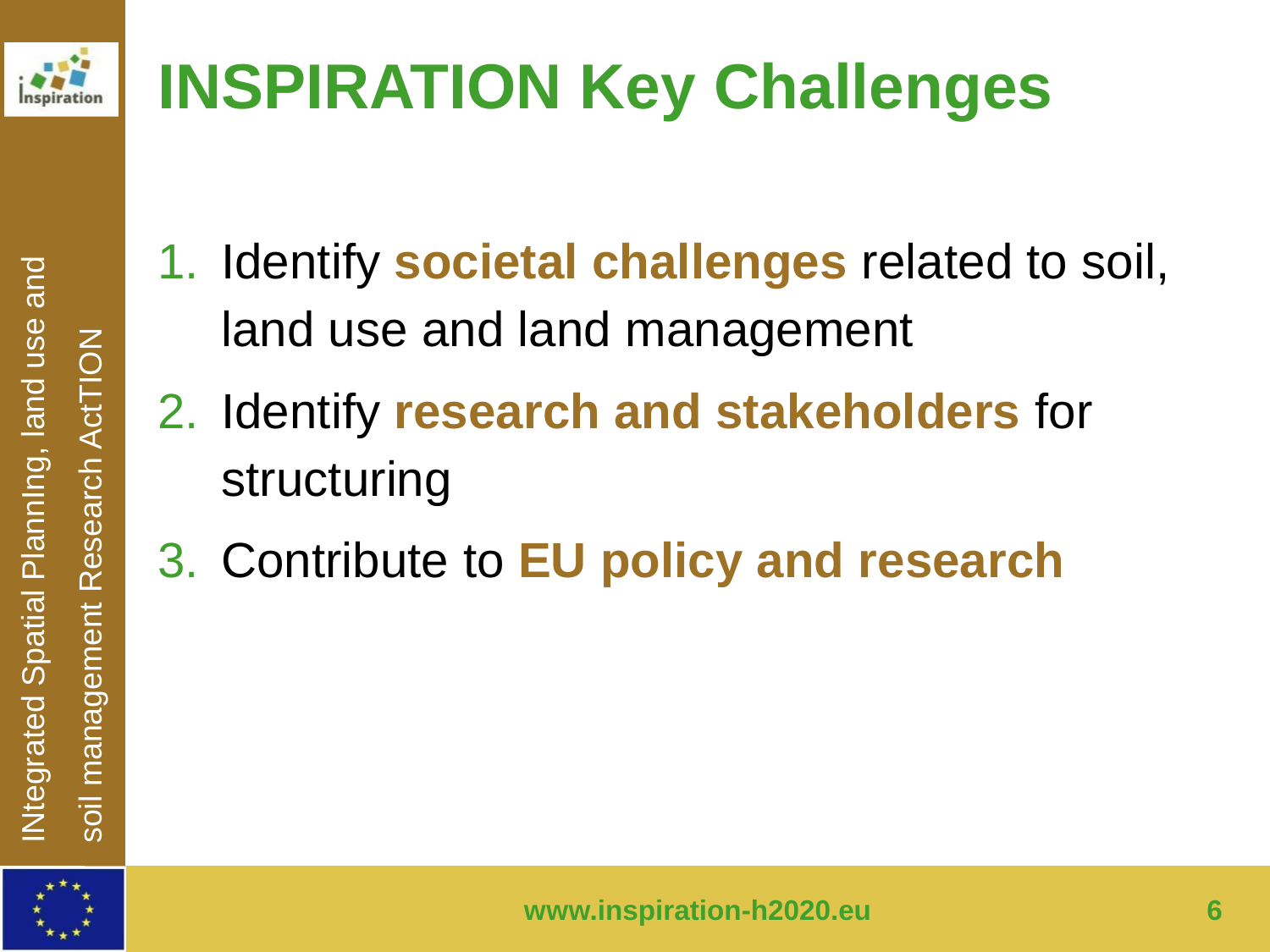

# **EU Policy and Research**

### **Policy No net land take by 2050**

- EU Soil Strategy 2006
- EU 2020 Strategy
- Road Map for a resource efficient Europe
- *7 th Environmental Action Programme*
- EU Communications on green infrastructure strategy
- *EU Biodiversity Strategy's*

## **H 2020**

Research and innovation (R&I) that will help Europeans achieve meaningful, harmonious and lasting existence in the face of significant driving forces

## **Research on soil and land issues**

- Contribute to food security and food safety
- Ensure secure supplies of safe drinking water
- Secure energy supply and distribution
- Reduce Raw material and resource consumption
- Ensure efficient use of natural resources
- Contribute to climate change mitigation and societal adaptation.

```
www.inspiration-h2020.eu 7
```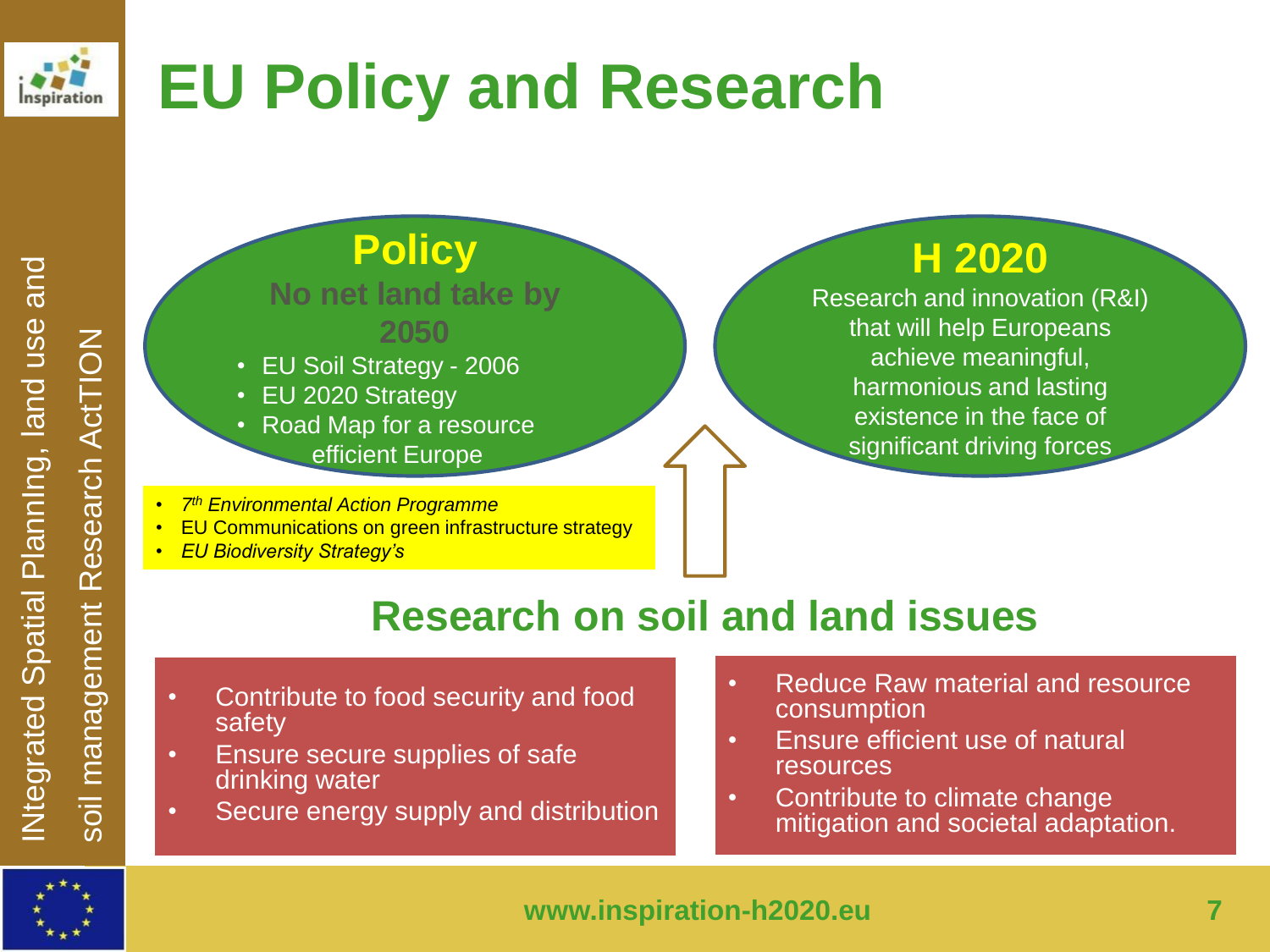

# **Our Conceptual Model**

## **Our Premises**

- **IMPROVE efficient use** of knowledge by a **demand driven** SRA
- **Ensure success in** addressing **societal challenges** by broad **Policy - Science Interaction**
- Establish a **transnational network** of funding bodies and cooperating industries/regions by recognition of **individual demands** in the SRA



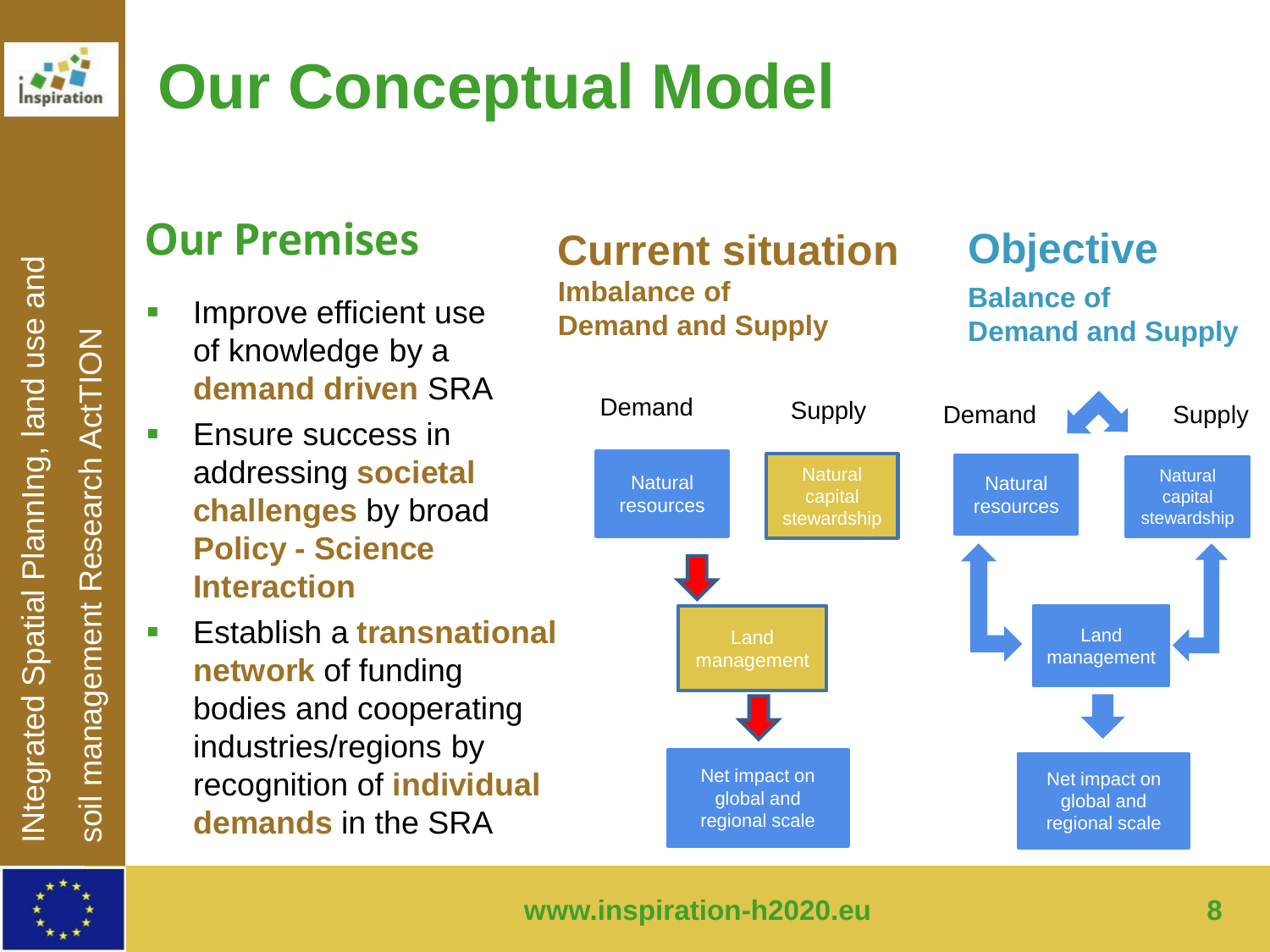

# **Our Work Packages**

WP1: Project management

WP2: Demands of research from industry, end-users and funders

**National Focal Points for 16 countries**

approx. 20 external key stakeholders per country in national WS

WP 3: Transnational commons aggregated under 4 integrated themes / 8 thematic issues

**4 Theme leaders**, one per integrated theme

**4 key stakeholders**, 1 per theme

WP 4: Developing, Delivering and **Match-Making of a Strategic Research Agenda**

WP 5: International Dissemination and Communication



INtegrated Spatial PlannIng, land use and

Ntegrated Spatial Planning, land use and

soil management Research ActTION

management

 $\overline{\overline{5}}$ 

Research ActTION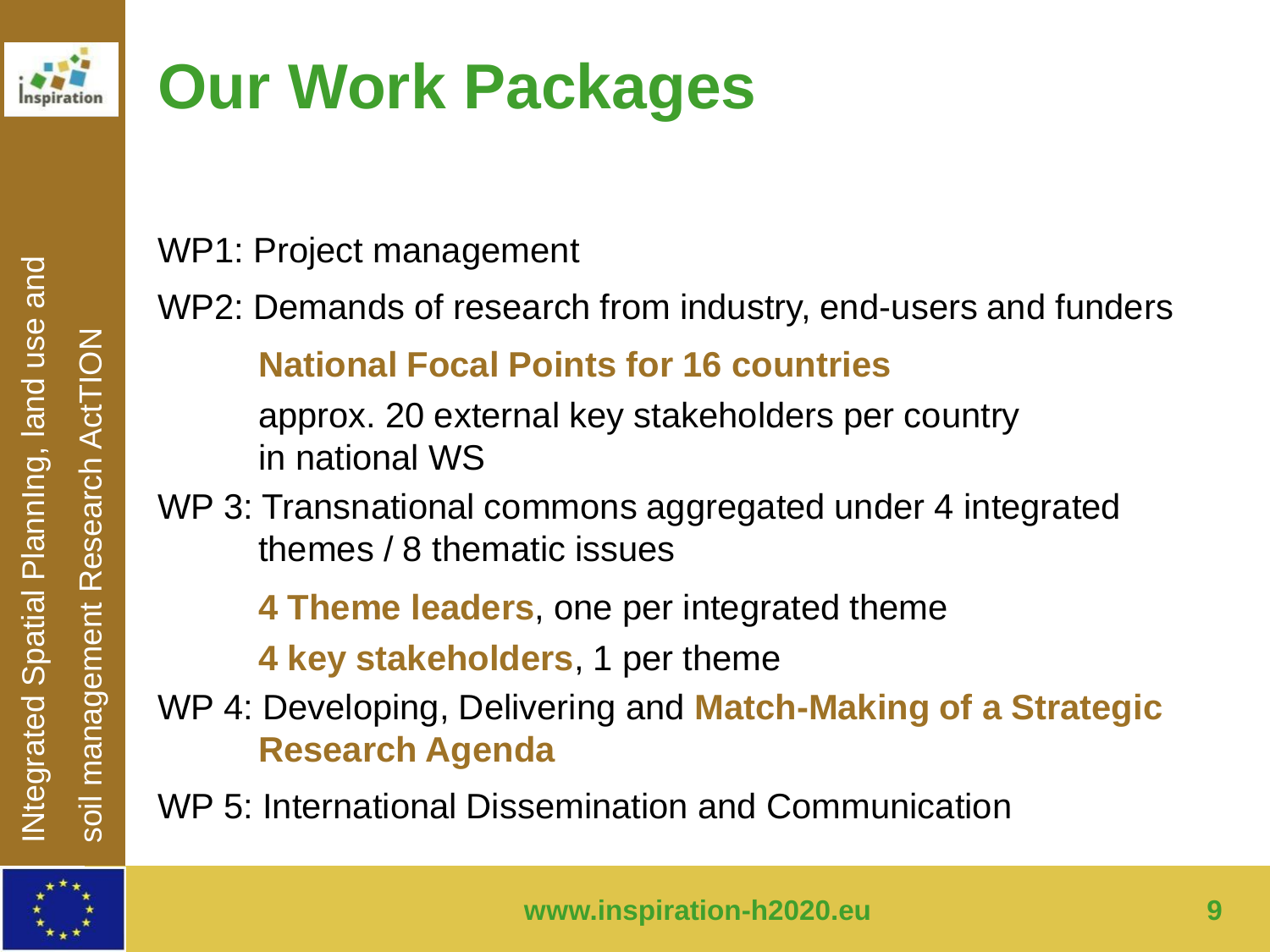

## **Our workflow**

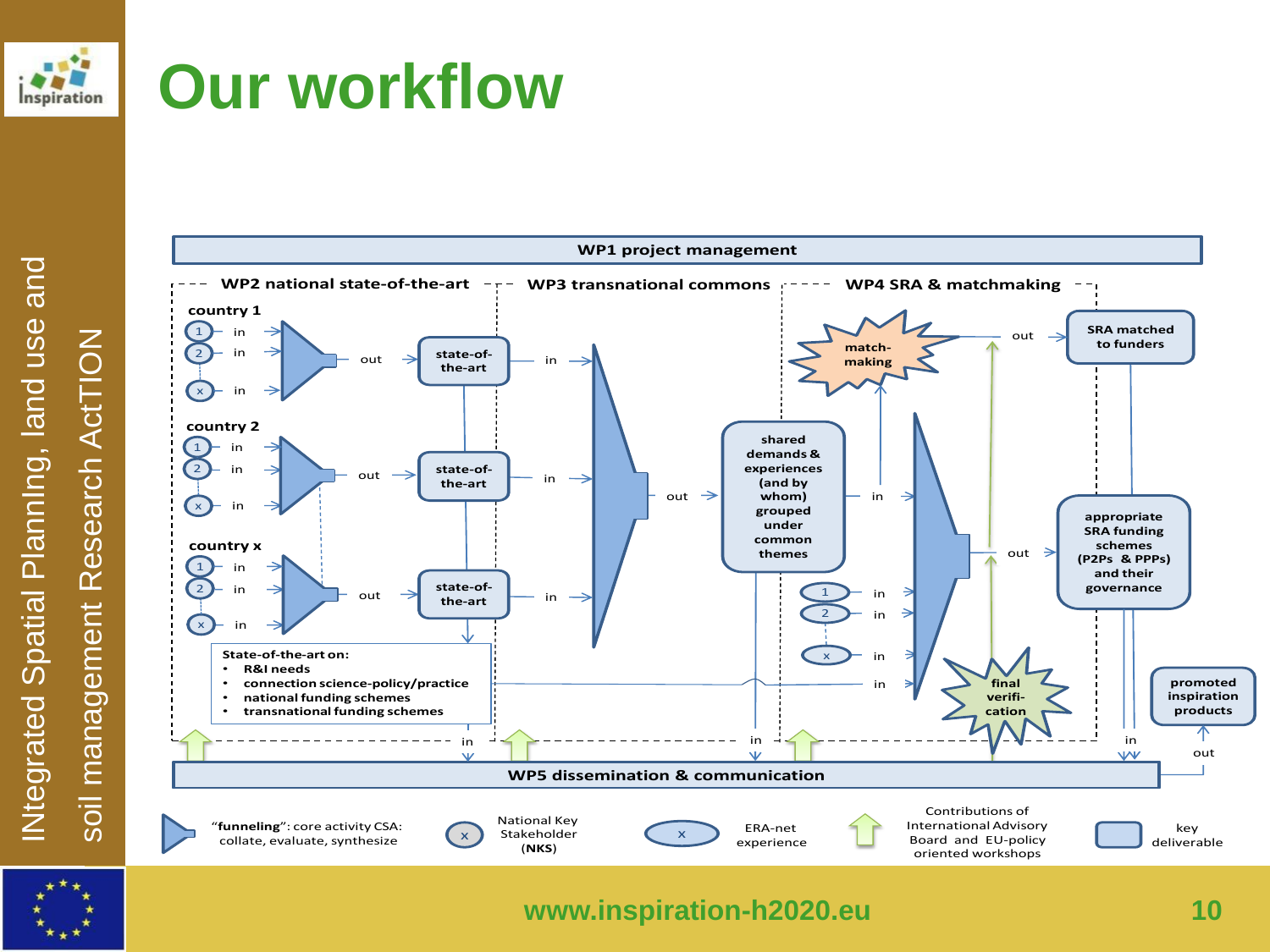

# **Societal challenges: Urban sprawl**

# Land

- **Biodiversity**
- **Renewable energy** production
- Climate adaption area (flooding)

# Agricultural land

**food and or biomass** production capacity

# More traffic

**name Infrastructure** needed

## Soil Sealing

- loss of water infiltration capacity
- adverse climate change effects
- diminishing drinking water supply
- Loss of soil
- ecosystem services (e.g. carbon storage)
- Less organic matter leads to desertification (requiring extra fertilizer & pesticides)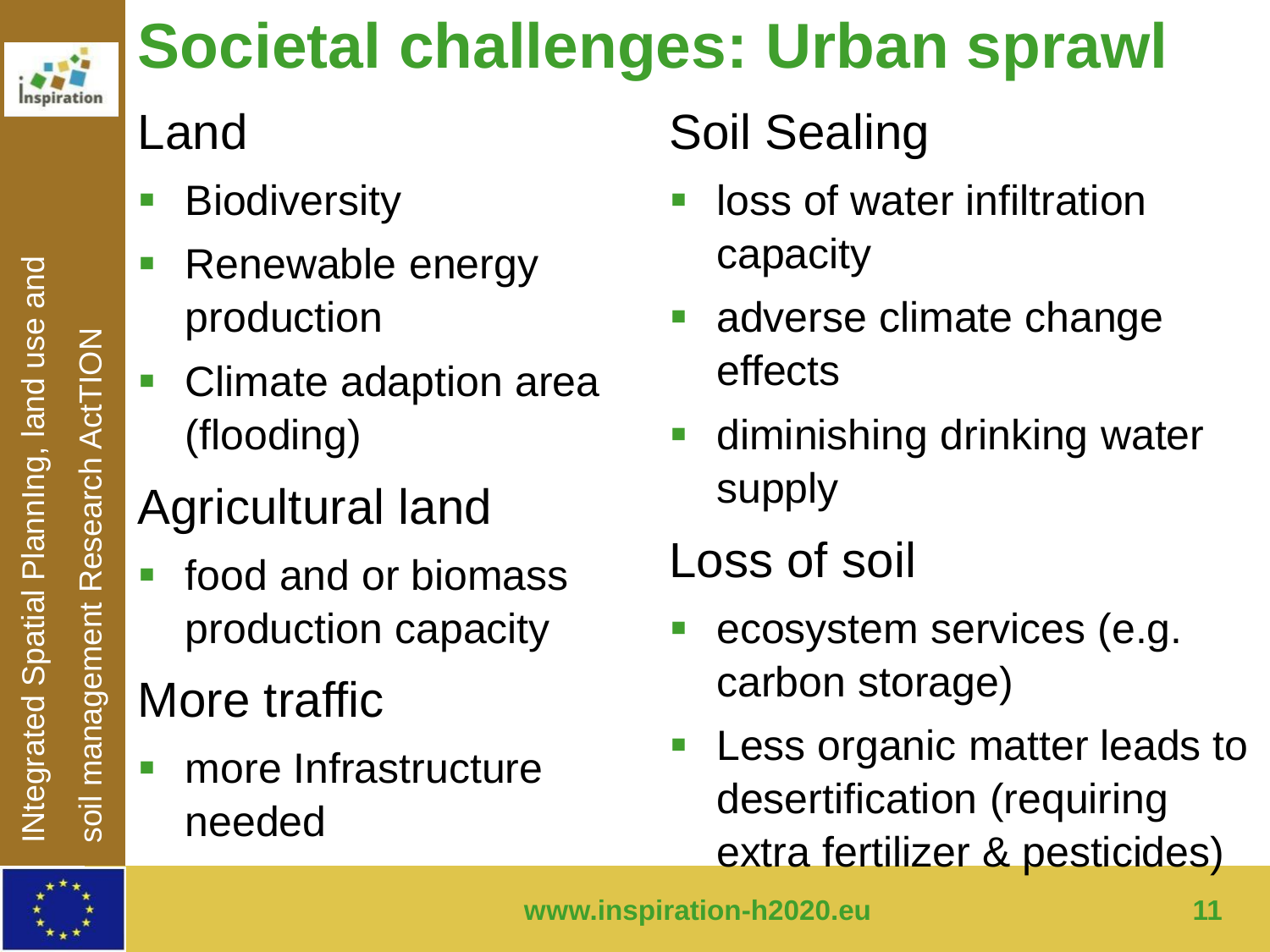

# **INSPIRATION Baseline**

## **Land and Soil services are fundamental for:**

- **Meeting societal needs** (food, drinking water, energy production, shelter, infrastructure)
- Overcoming **societal challenges** (climate change mitigation and adaptation, increasing demands on nonrenewable natural resources, environmental justice)

## **Our Premises**

- Improving efficient use of knowledge by a demand driven and bottom up SRA
- Ensuring success in addressing societal challenges by a Policy Science Interaction and interaction with stakeholders
- Establishing a transnational network of funding bodies and cooperating industries/regions by recognition of individual demands in the SRA

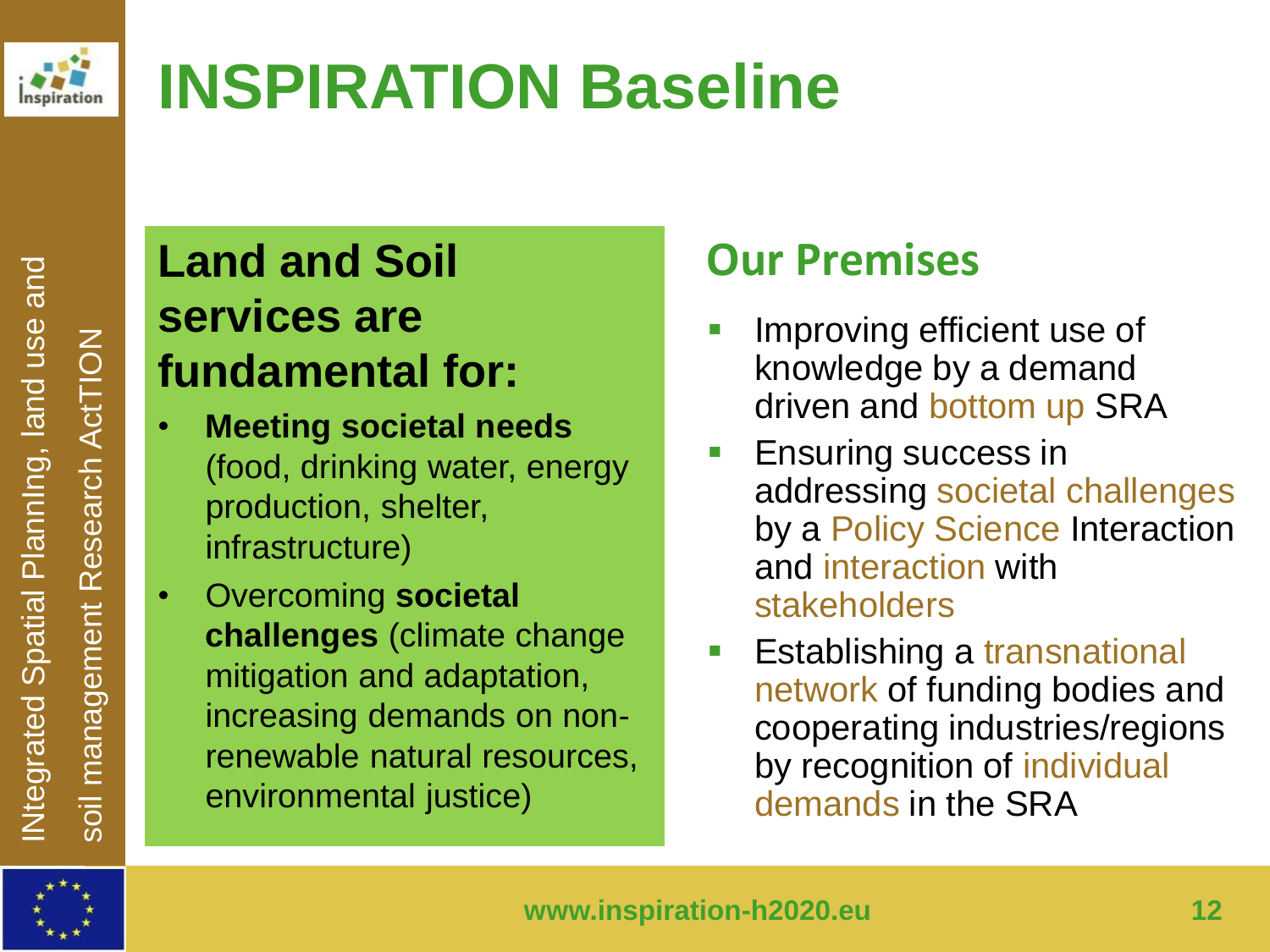

# **Our Conceptual Model**

# soil management Research ActTION soil management Research ActTION

## **Land / Land Use / Land Management**

## **Integrated themes**

- **Natural resources**
- **Natural capital stewardship**
- **Land management**
- **Net impact on global and regional scale**



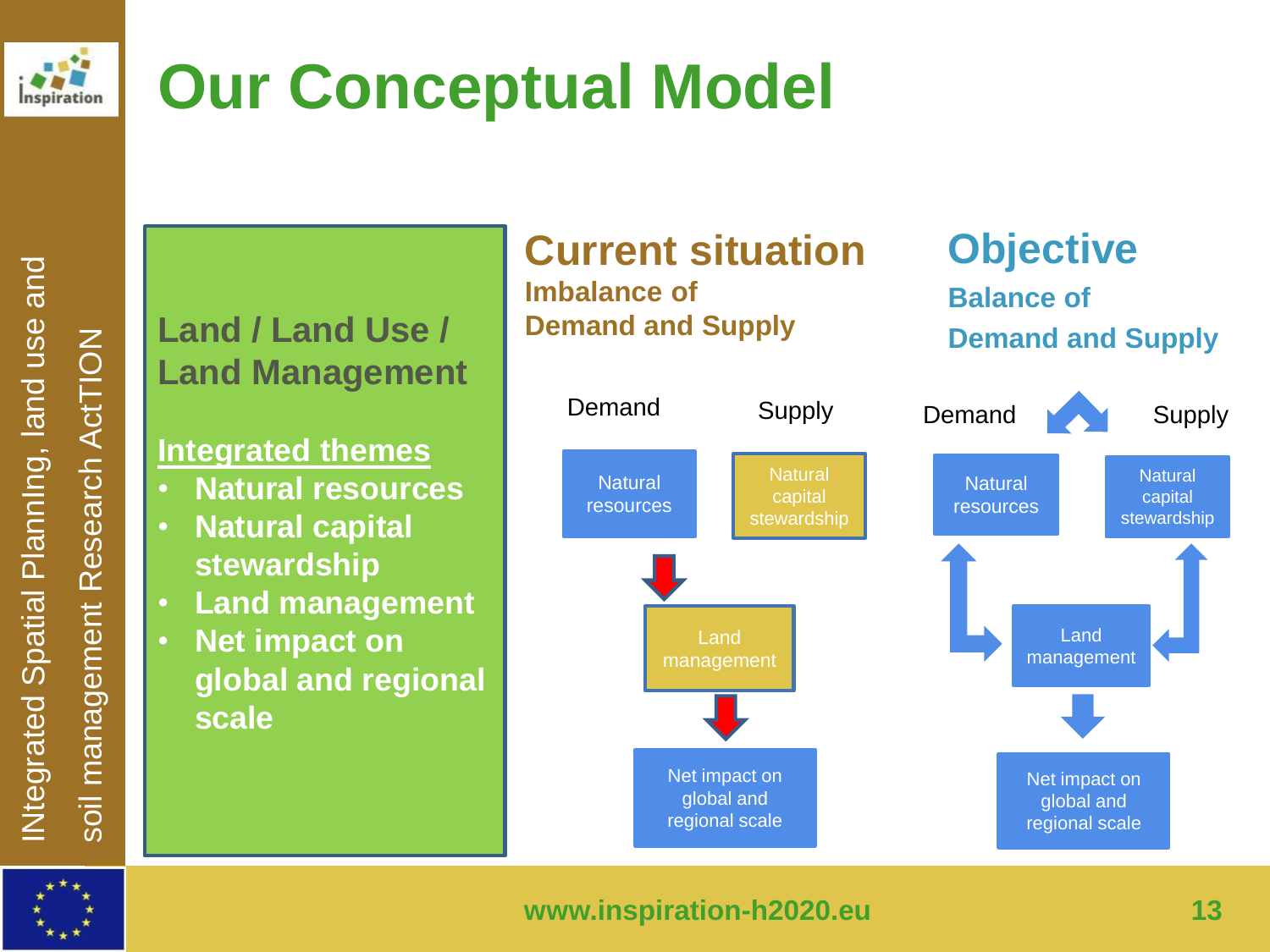

# **Structuring research**



**Practice /End Use Applied Research** FundamentalResearch Universities: Non-university **Federal and** Industrial · Berlin **Research Facilities Federal State** Research  $• Bonn$ • Frauenhofer **BASF SE** Research • Dresden · Helmholtz  $•**BAM**$ • Baver · Freiberg • Max Planck  $\cdot$  BBSR  $\cdot$  Claas · Leibniz  $\cdot$  BfR · Göttingen · Deutsche Bahn  $\bullet$  JKI · Kali&Salz • Kiel • LfULG · München  $\cdot$  RWE · Stuttgart  $\cdot$  RKI • TyssenKrupp  $\cdot$  UBA · Vattenfall · VTI • Funders (public and private) • End Users • Knowledge producers

### **Stakeholder**

- Developers and construction companies (builders of houses and infrastructure, dredging companies)
- Food producers; Farmers, agro and food companies
- Bankers (including (re)insurance)
- NGOs
- Policy makers on different levels (national / regional / local), Policy implementers
- Entrepreneurs, using or affecting land and resources (large, small and medium enterprises)
- Drinking water and energy producers, distributors and suppliers
- Spatial planners (at national, regional and local levels)
- Landscape stewards, such as forest or nature managers

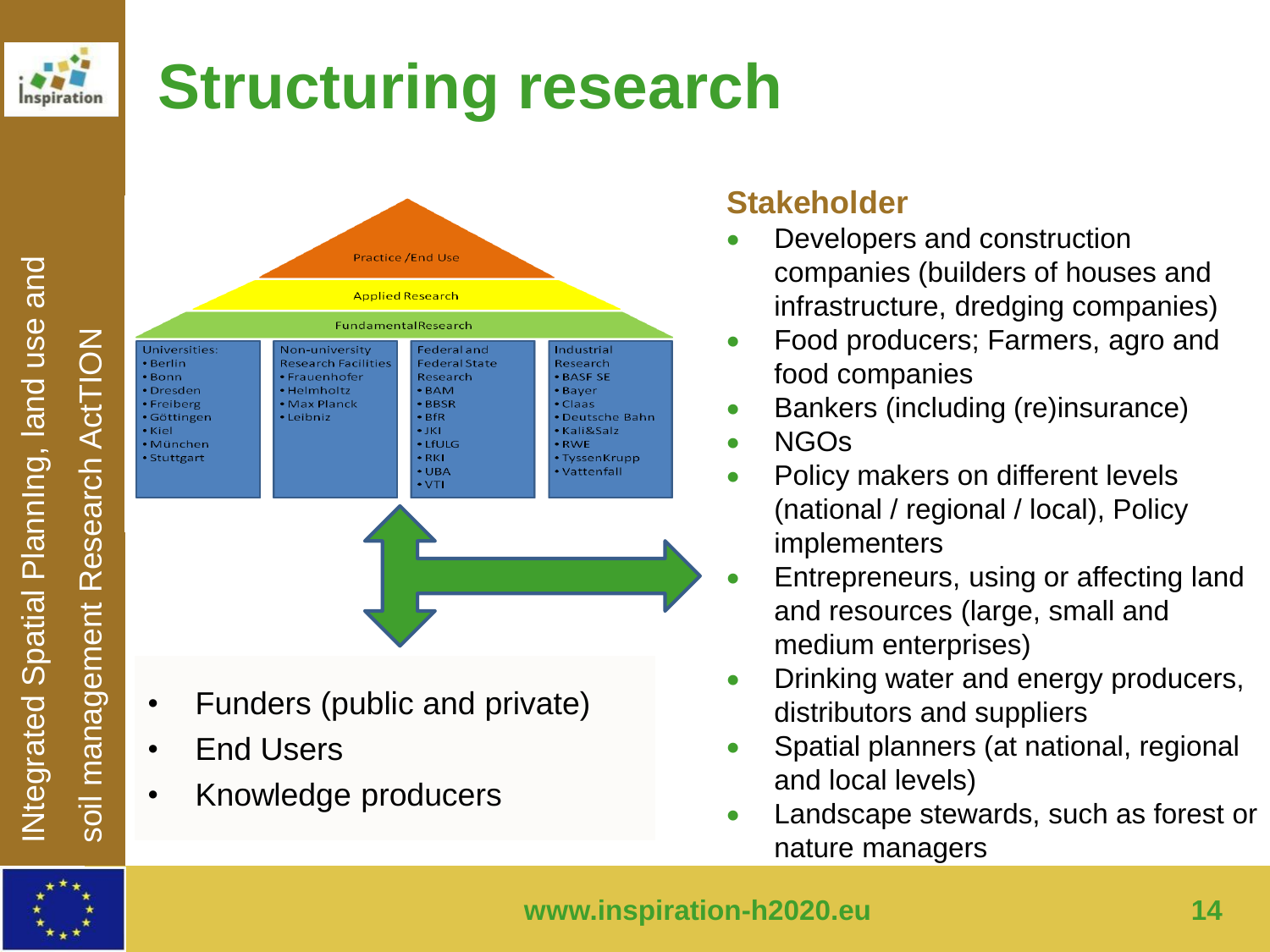

# **Thematic issues**

- Assessment of land resources
- Potential productivity of land and soils
- Demand for soil/land resources, imports and exports
- Competition between land uses (land use conflicts)
- Concepts to identify and quantify relevant impacts
- Instruments to avoid / minimize impacts (feedback to decision-making process)
- **Opportunities of innovative land use technologies**
- Resource-oriented land management systems

INtegrated Spatial PlannIng, land use and

Ntegrated Spatial Planning, land use and

soil management Research ActTION

management Research ActTION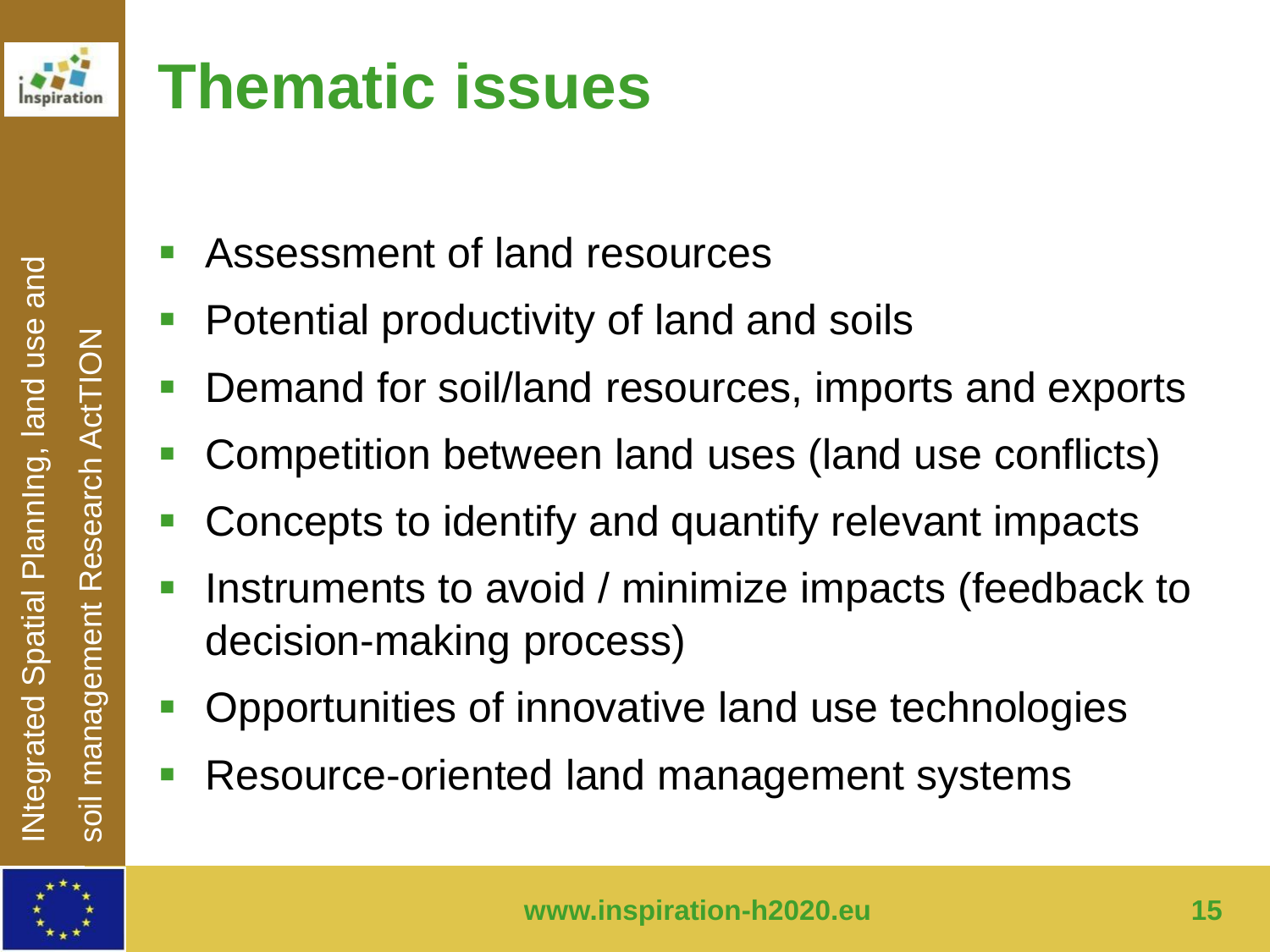

# **Our Work Packages**



INtegrated Spatial PlannIng, land use and INtegrated Spatial Planning, land use and